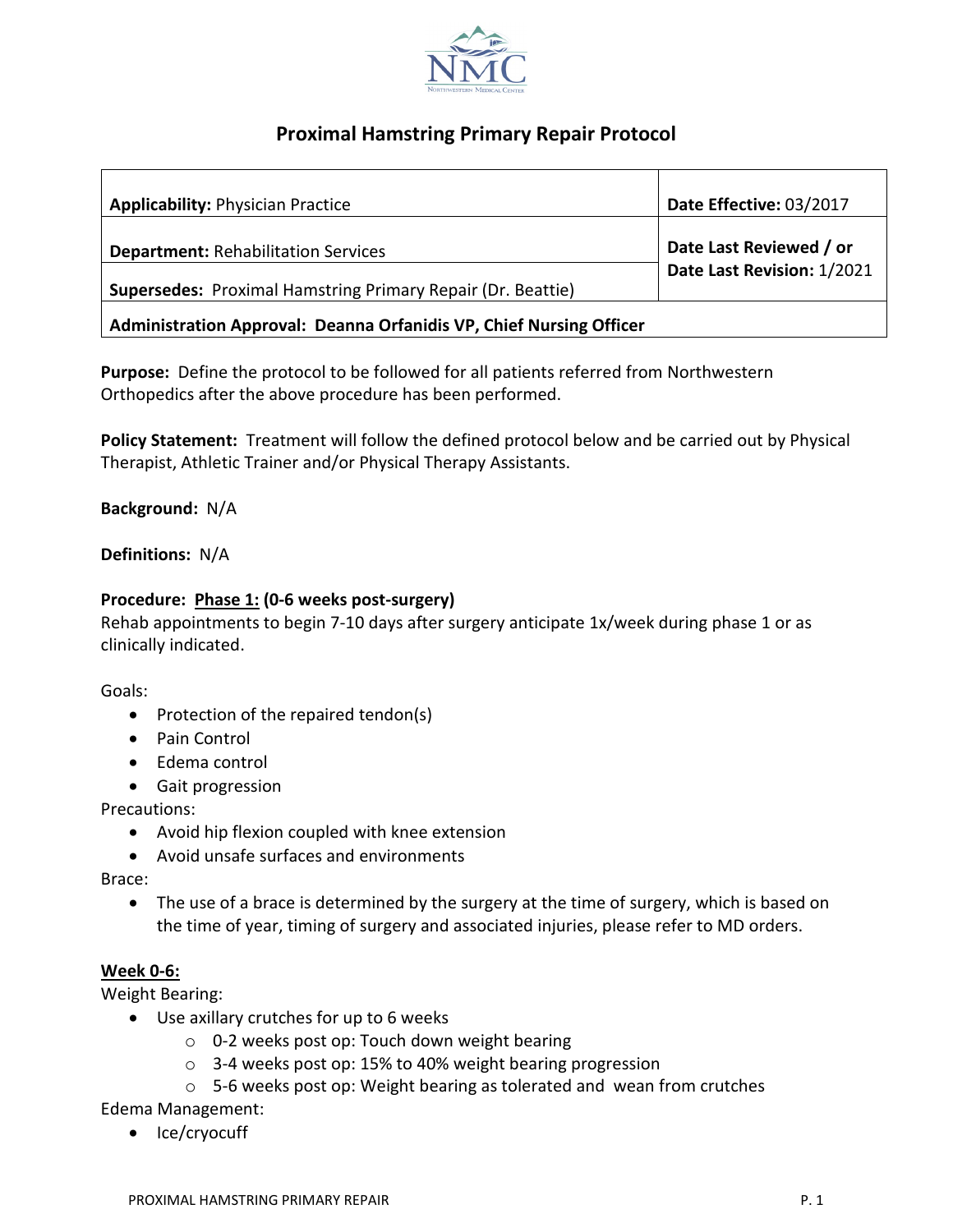

- Elevation
- Tensogrip/kinesiotaping
- ESTIM as indicated

Suggested Therapeutic exercise:

- Quad set
- Ankle pumps
- Passive knee range of motion (ROM) with no hip flexion during knee extension
- Abdominal isometrics
- Scar mobilization
- Post-op weeks 3-4: Begin pool walking (without hip flexion coupled with knee extension), hip abduction, hip extension, and balance exercises.
- Cardiovascular exercises:
	- o Upper body circuit training or upper body ergometer (UBE)

## **Phase 2: (Begin after meeting Phase 1 goals, usually 6 weeks after surgery)**

Rehab appointments: once every 1-2 weeks or as clinically indicated Goals:

- Normalize gait
- Resolve pain and edema
- Good control and no pain with functional movements including step up/down, squat, partial lunge (do not exceed 60° of knee flexion)

Precautions:

- Avoid dynamic stretching
- Avoid loading the hip at deep flexion angles
- No impact or running

Suggested Therapeutic exercise:

- Non-impact balance and proprioceptive drills begin with double leg and gradually progressing to single leg
- Stationary bike
- Gait training
- Begin hamstring strengthening start by avoidance of lengthened hamstring position (hip flexion combined with knee extension) by working hip extension and knee flexion movements separately; begin with isometric and concentric strengthening with hamstring sets, heel slides, double leg bridge, standing leg extension, and physioball curls.
- Hip and core strengthening
- Cardiovascular exercises:
	- o Upper body circuit training or UBE

Progression Criteria:

- Normal gait on all surfaces
- Ability to carry out functional movements without unloading the affected leg or pain while demonstrating good control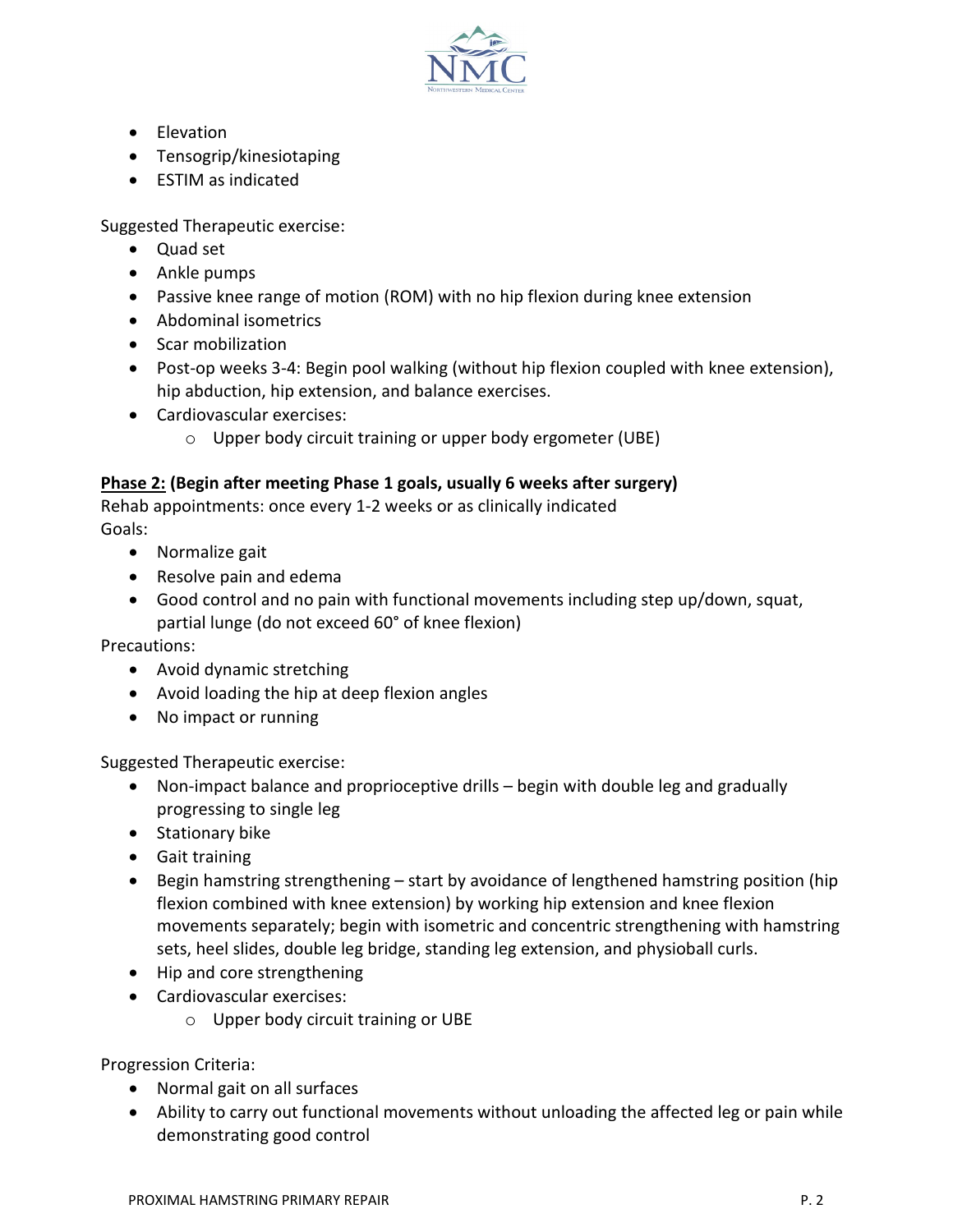

- Single leg balance greater than 15 seconds
- Normal (5/5) hamstring strength in prone with knee in a position of at least 90° knee flexion

## **Phase 3: (Begin after meeting Phase 2 criteria, usually 3 months after surgery)**

Rehab appointments: once every 1-2 weeks or as clinically indicated Goals:

• Good control and no pain with sport or work specific movements including impact Precautions:

- No pain during strength training
- Post-activity soreness should resolve within 24 hours

Suggested therapeutic exercise:

- Continue hamstring strengthening progress towards strengthening in lengthened hamstring positions; begin to incorporate eccentric strengthening with single leg forward leans, single leg bride lowering, prone foot catches, and assisted Nordic curls.
- Hip and core strengthening
- Impact control exercises beginning 2 feet to 2 feet, progressing from 1 foot to the other then 1 foot to the same foot
- Movement control exercise beginning with low velocity, single plane activities and progressing to higher velocity, multi-plane activities
- Initiate running drills, but no sprinting to Phase 4
- Cardiovascular exercises:
	- o Biking
	- o Elliptical machine
	- o Stairmaster
	- o Swimming or deep water running

Progression Criteria:

• Dynamic neuromuscular control with multi-plane activities at low to medium velocity without pain or swelling

#### **Phase 4: (Begin after meeting Phase 3 criteria, usually 4-5 months after surgery)**

Rehab appointments: ideally patient performing exercise program independently in gym setting with follow up rehab appointments for progression as indicated. Goals:

• Good control and no pain with sport or work specific movements including impact Precautions:

- No pain during strength training
- Post-activity soreness should resolve within 24 hours

Suggested therapeutic exercise:

• Continue hamstring strengthening – progress towards higher velocity strengthening and reaction in lengthening position, including eccentric strengthening with single leg forward leans with medicine ball, single leg dead lifts with dumbbells, single leg bridge curls on